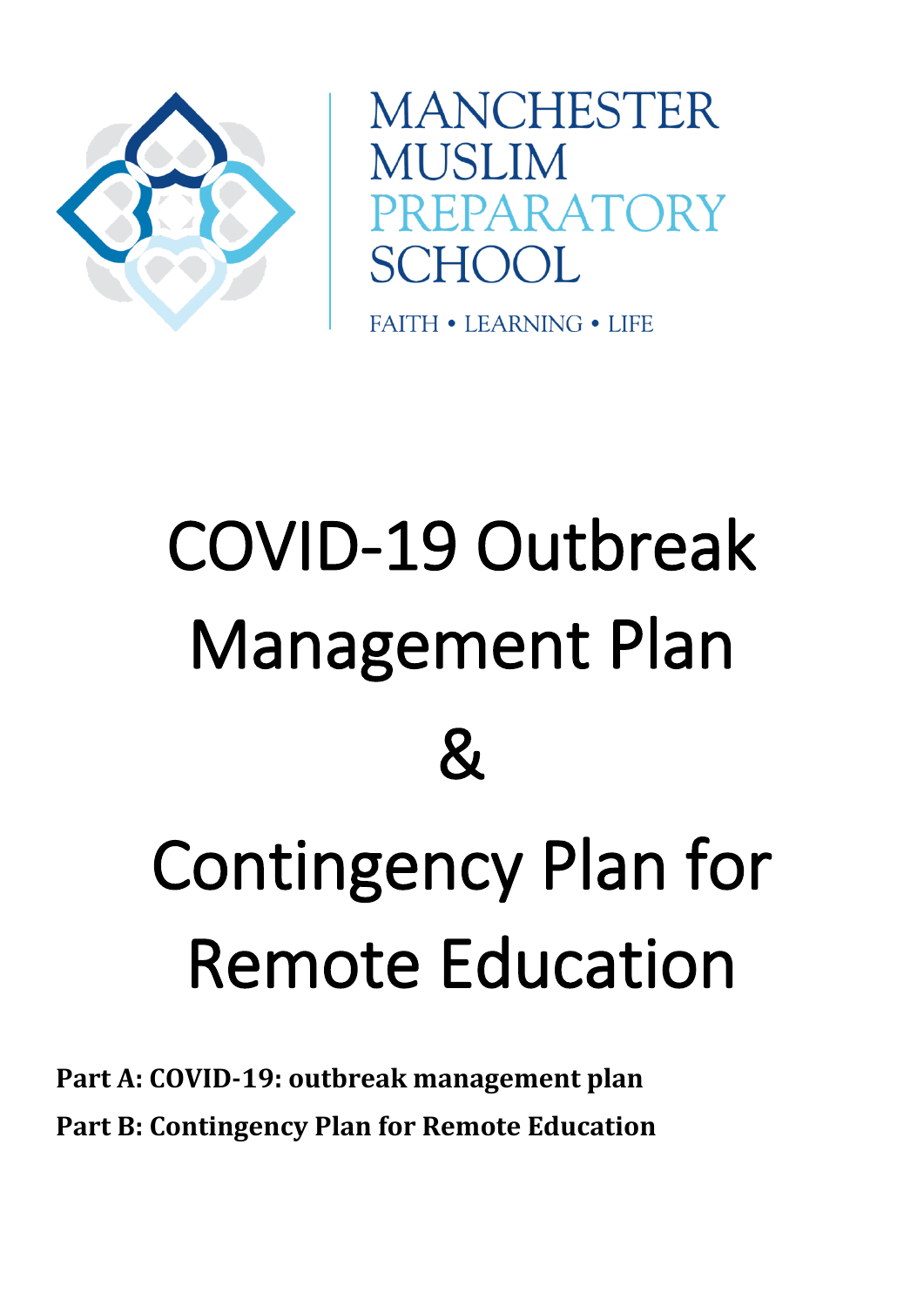# **Part A: COVID-19: outbreak management plan**

*Reviewed February 2022* 

#### **1. Introduction**

This plan is based on th[e contingency framework for managing local outbreaks](https://www.gov.uk/government/publications/coronavirus-covid-19-local-restrictions-in-education-and-childcare-settings) of COVID-19 and the [schools operational guidance,](https://www.gov.uk/government/publications/actions-for-schools-during-the-coronavirus-outbreak) provided by the Department for Education (DfE).

We will only implement some, or all, of the measures in this plan in response to recommendations provided by our local authority (LA), directors of public health (DsPH), UK Health Security Agency (UKHSA) health protection team or the national government.

The thresholds, detailed below, will be used as an indication for when to seek public health advice:

- A higher than previously experienced and / or rapidly increasing number of staff or pupil absences due to COVID-19 infection
- Evidence of severe disease due to COVID-19, for example if a pupil, student, child or staff member is admitted to hospital due to COVID-19
- A cluster of cases where there are concerns about the health needs of vulnerable staff or students within the affected group

## **2. Seeking public health advice**

When one of the thresholds above is met, we will review the testing, hygiene and ventilation measures already in place.

We will also seek public health advice from a director of public health or health protection team. The Head Teacher, D. Ghafori, will be responsible for seeking this advice, and will do so by telephoning the DfE helpline (0800 046 8687, Option 1) or contacting Manchester Test and Trace Team on 0800 840 3858.

## **3. Testing**

If recommended, we will restart the use of home testing by staff.

#### **4. Other measures**

Parents, carers, pupils and staff will be informed promptly about the introduction of control measures. This will be done via email once a decision has been made.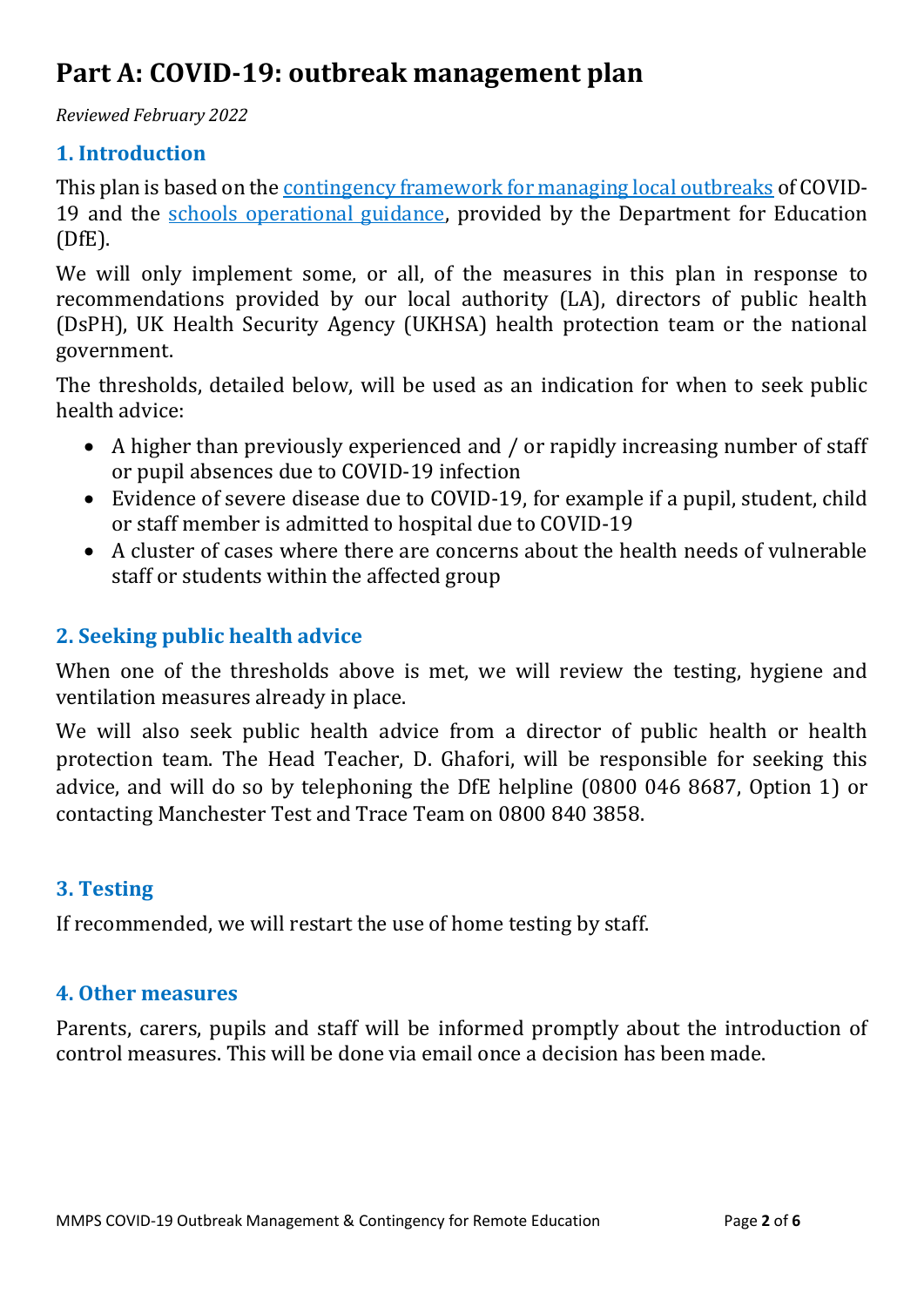If recommended, we will limit:

Residential educational visits

Open days

Transition or taster days

Parents coming into school

Live performances

If recommended, we will (re)introduce:

Bubbles, to reduce mixing between groups

Face coverings in communal areas and classrooms for staff and visitors (unless exempt)

## **5. Attendance restrictions**

Attendance restrictions will only be recommended as a last resort. If recommended, we will implement the measures in this section.

# **5.1 Eligibility to remain in school**

If restrictions are recommended, we will stay open for:

Vulnerable pupils

Children of critical workers

# **5.2 Education and support for pupils at home**

All other pupils will be required to stay at home and will receive remote education.

*→See Part B: Contingency Plan for Remote Education* 

## **5.3 Safeguarding**

We will review our child protection policy to make sure it reflects the local restrictions and remains effective.

We will aim to have a trained designated safeguarding lead (DSL) or deputy DSL on site wherever possible.

On occasions where there is no DSL or deputy on site, a senior leader will take responsibility for co-ordinating safeguarding on site.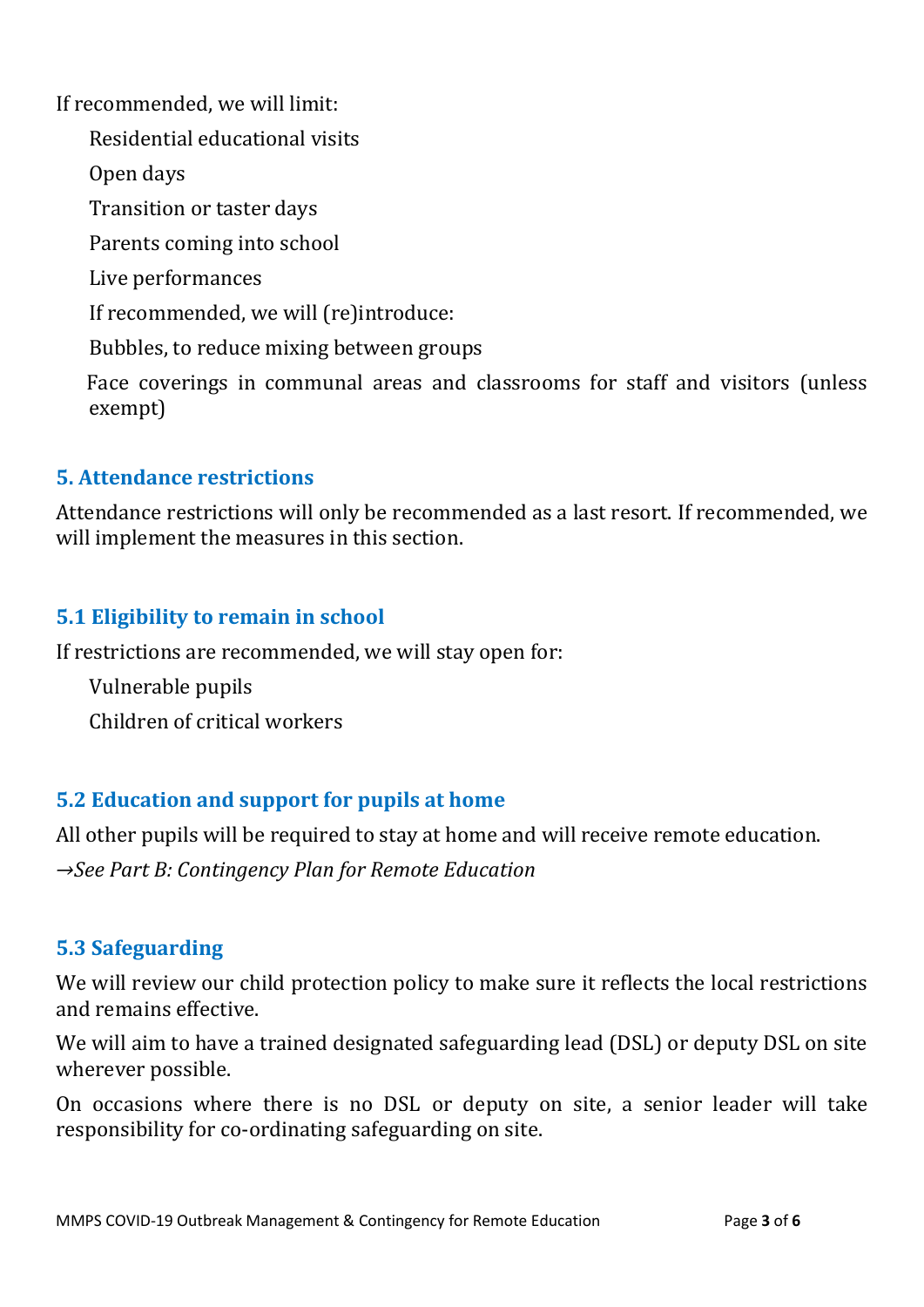When vulnerable pupils are absent, we will:

- Speak to parents/carers and, where applicable, social workers and the local authority, to work out the reason for absence
- Encourage attendance
- Make sure vulnerable pupils can access appropriate education and support while at home
- Maintain contact, and check regularly that the pupil is able to access remote education provision

# **Part B: Contingency Plan for Remote Education**

## **School Closure**

At present there is no indication that our school will be requested to close and we do not intend to shut the school; however, we could be instructed to do so by the government as part of a future local – or nationwide lockdown or owing to staff – or pupil infections.

The school will not make the decision to close without careful consultation of the Health Protection Agency, Local Authority and Trustees.

In the event of school closure, parents will be informed via text message and email and this information will be also be available on the website. We have remote access to these platforms so will be able to email and text with updates but please always check the school website which will provide the most up to date information.

## **Scenario Planning**

We are planning for two different scenarios:

- 1. Instruction from the government to close the whole school due to a local- outbreak
- 2. Individuals or groups of pupils need to self-isolate, but the rest of the school is still open.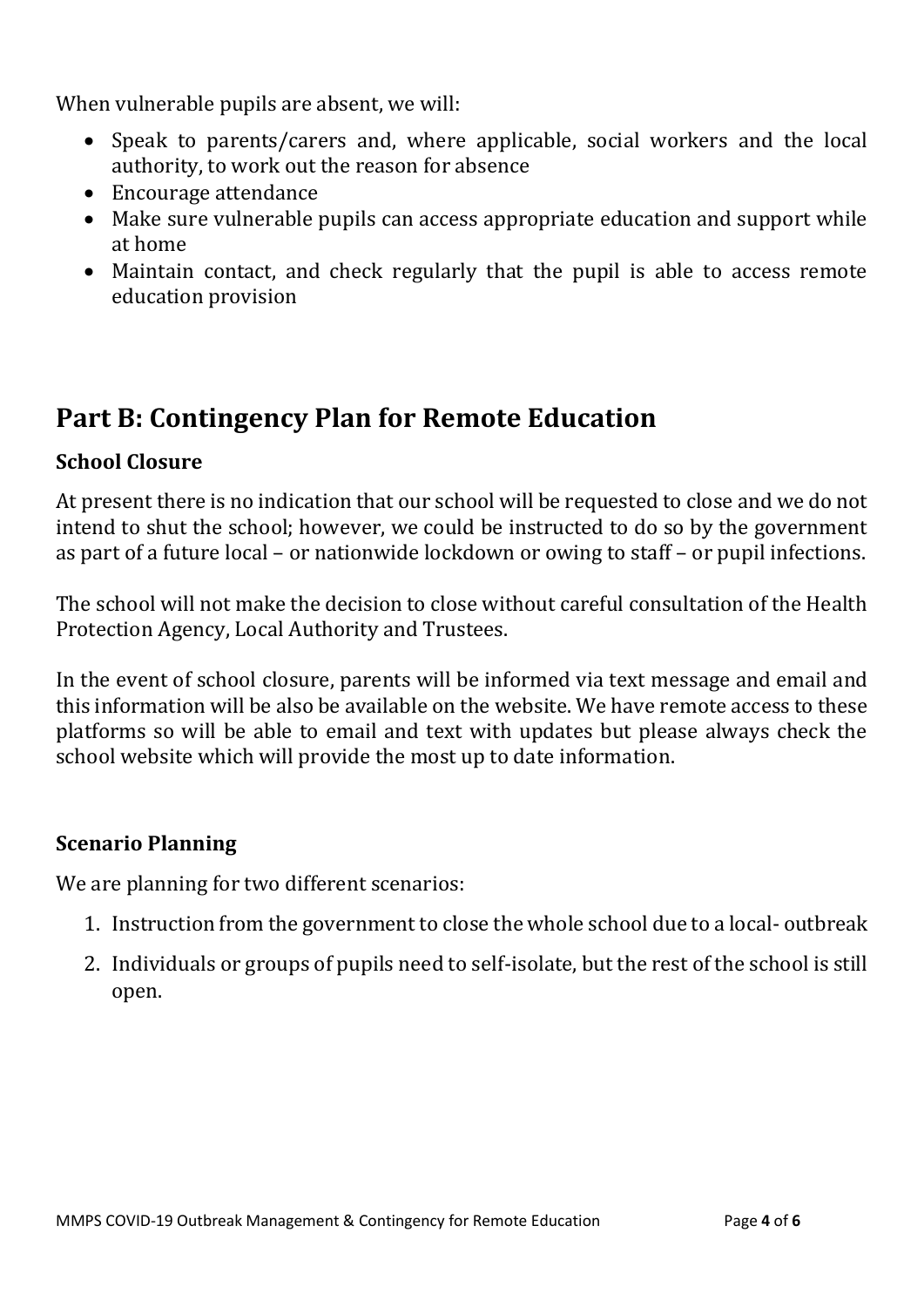# **1. Instruction to close the whole school for a limited period**

In this scenario, class teachers and subject teachers will continue with online instruction and setting of work in line. English and Mathematics will be in the morning and foundation subjects in the afternoon to ensure pupils still receive the core teaching they would in school.

We will use the same platforms that were used during the Summer 2020 lockdown:

- Tapestry for EYFS (Nursery and Reception)
- Class Dojo for KS1 (Yr1, Yr2) and KS2 (Yr 3 Yr 6)

Online instruction and setting of work will vary according to the age of the children.

Parents are asked to download the 'Office Lens' App to take photographs of their child/ren's work so uploads are clear.

All pupils will be asked to read **daily**.

Online resources, such as Phonics Bug, Abacus and Century (KS2) will be used.

# **EYFS**

Teachers will provide explanations of new content through teaching videos on Tapestry. Parents will feed back to teachers about their child/ren's progress via Tapestry in form of comments, photograph- and video uploads of their children engaged in activities set by the class teachers.

If a prolonged lockdown is later during the academic year, Mental Health and Wellbeing sessions will be held with Reception Class pupils.

# **KS1: Year 1 & Year 2**

Teachers will provide explanations of new content through videos on Class Dojo.

Pupils will upload completed work into their Class Dojo Portfolio by the deadline set by teachers.

Teachers will gauge how well pupils are progressing through marking and parent comments / messages. Teachers will mark pupils' work, give individual feedback and prompt pupils to make corrections where appropriate.

A weekly live meeting will be held to give feedback about work children submitted, address any misconceptions and praise pupils for their work.